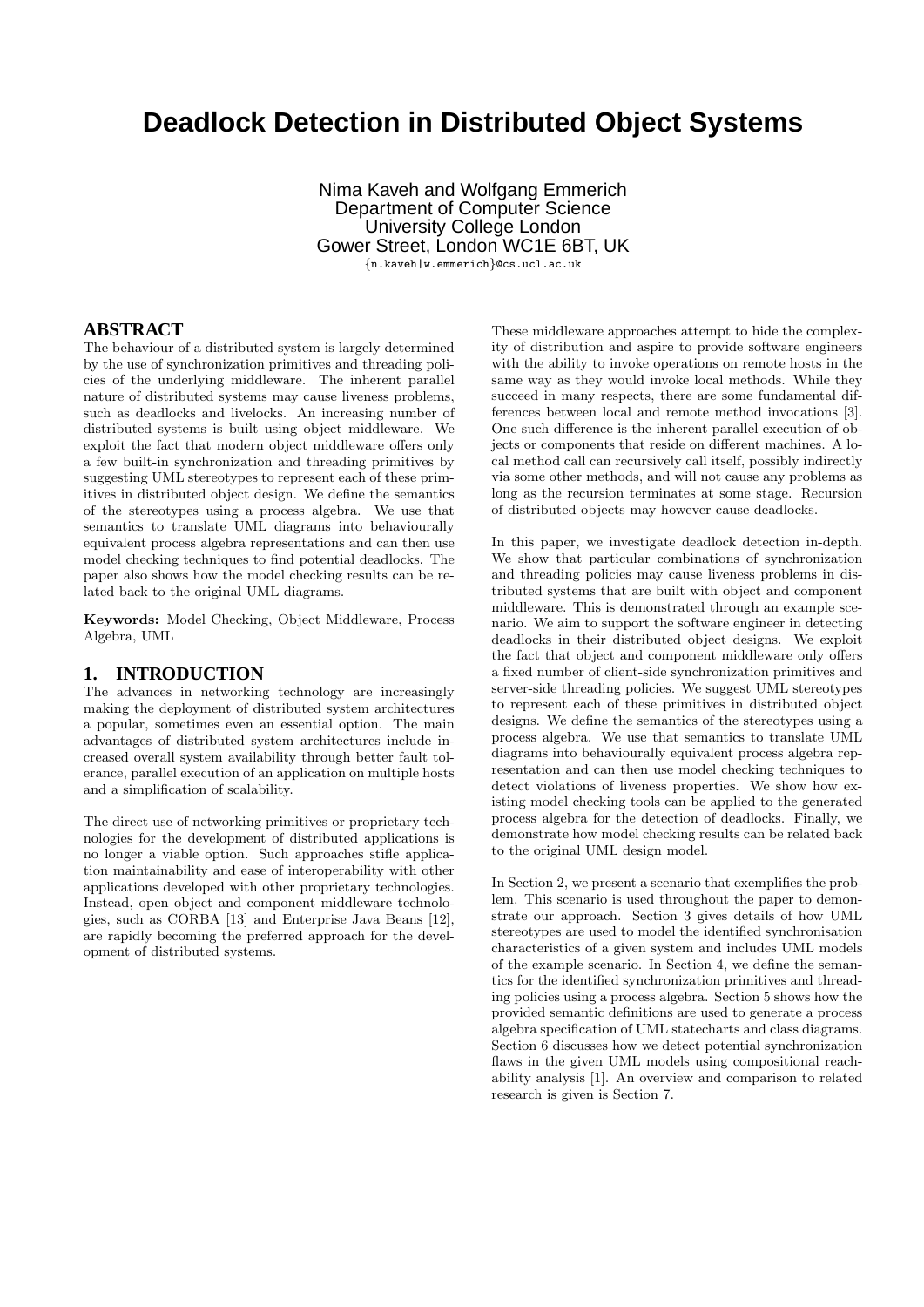# **2. MOTIVATING SCENARIO**

In order to aid convey and demonstrate the problem that we are addressing we present an example scenario for which we envisage the use of a distributed object or component middleware. This scenario is used throughout the paper to show how the system is modelled during the different stages of our approach and explain the results we obtain.



Figure 1: Market Trading Scenario

Figure 1 depicts a stock trading system, its main components and the communication channels between the components. To keep the scenario simple we concentrate on entities responsible for communication. We do not make any assumption about the underlying setup of the system. The three types of components are connected by a network and communicate via object-oriented middleware.

Market traders carry out transactions and monitor fluctuations in various stock prices. Triggered by changes in prices or external requests from customers to deal in particular stock, a Trader will enter a new transaction and send it to the EquityServer. Figure 1 shows three traders sending update;s to the EquityServer. Note that the Trader entity could in reality consist of multiple components but for all intents and purposes of this scenario it is viewed as a simple entity that can send and receive information.

Upon receipt of trading information the EquityServer will carry out specific computations based on the received data and other sources, such as stock profiles stored in a database. At a certain point the EquityServer will complete a transaction and use this data to feed new price information to all traders. To do so, the EquityServer sends an updated price to the NotificationServer, which, in turn, publishes the price to registered traders. The delegation of the task to the notifications server simplifies the EquityServer and minimises coupling. We assume that all traders have registered with the NotificationServer during initialisation and that communication channels are already established.

Communication between all entities in the system follows the push model. In this model information flows in one direction and is initiated by the source. In our example the sink end always reacts by pushing information to the next

entity. This creates recursion, whereby a Trader component calls an operation from the EquityServer, which calls an operation from the NotificationServer and this, in turn eventually calls back the Trader to notify a new price. If all these operations are called in a synchronous manner and servers are single threaded, we will reach a situation where all the components are blocked waiting the reception of information from one another, thus entering a deadlock. The occurence of this deadlock and systematic ways of detecting it serve as the motivation for our research.

#### **3. MODELLING OBJECT INTERACTION**

We use the Unified Modelling Language [15] for designing the static export interfaces of distributed object types and their dynamic object interactions. UML is widely accepted and deployed in industry and we hope to leverage its popularity to bring our research results into industrial practice.

Initially we chose UML class and interaction diagrams to model a given system [7]. This resulted in the system being represented at a type level of abstraction through class diagrams and an instance level of abstraction through interaction diagrams. The use of interaction diagrams limited us in obtaining only one specific interleaving of interactions between objects. This clearly did not take full advantage of the exhaustive search powers of model checking techniques. In this paper, we use UML statechart diagrams [5] rather than interaction diagrams to model the dynamic behaviour of distributed objects. Statecharts maintain the ability to model dynamic behaviour but because they model the behaviour at a type-level of abstraction they also hold all possible interleaving of object interactions in a given system.

The behaviour of distributed object interactions is governed by synchronization and threading policies. We note that current distributed object and component middleware systems support a fixed number of such synchronization and threading primitives. OMG's CORBA, Microsoft's Component Object Model (COM), Enterprise Java Beans (EJB) and Java Remote Method Invocation (RMI) all support synchronous invocations, which block the client until the server returns the result. CORBA also supports deferred synchronous, oneway and asynchronous invocations. Server objects, similarly, only support a small number of threading models. CORBA's Portable Object Adapter defines singlethreaded behaviour, which would force a client to wait while a server object is busy processing another request and multithreaded behaviour, which is often implemented by spawning new threads for requests or by selecting a thread from a thread pool. RMI supports directly only single threaded behaviour, but server programmers can use Java's threading primitives to spawn new threads when requests arrive. As the synchronization and threading behaviour is of great importance for the overall design of a distributed object system, we believe that they should be captured in static and dynamic design diagrams. CORBA provides a superset of the synchronization primitives and threading policies of COM, EJB and RMI. We subsequently define stereotypes for all the primitives that CORBA provides. These primitives can then be used during the design of non-CORBA objects, too. Our approach therefore caters for design and deadlock detection of all applications based on mainstream object middleware.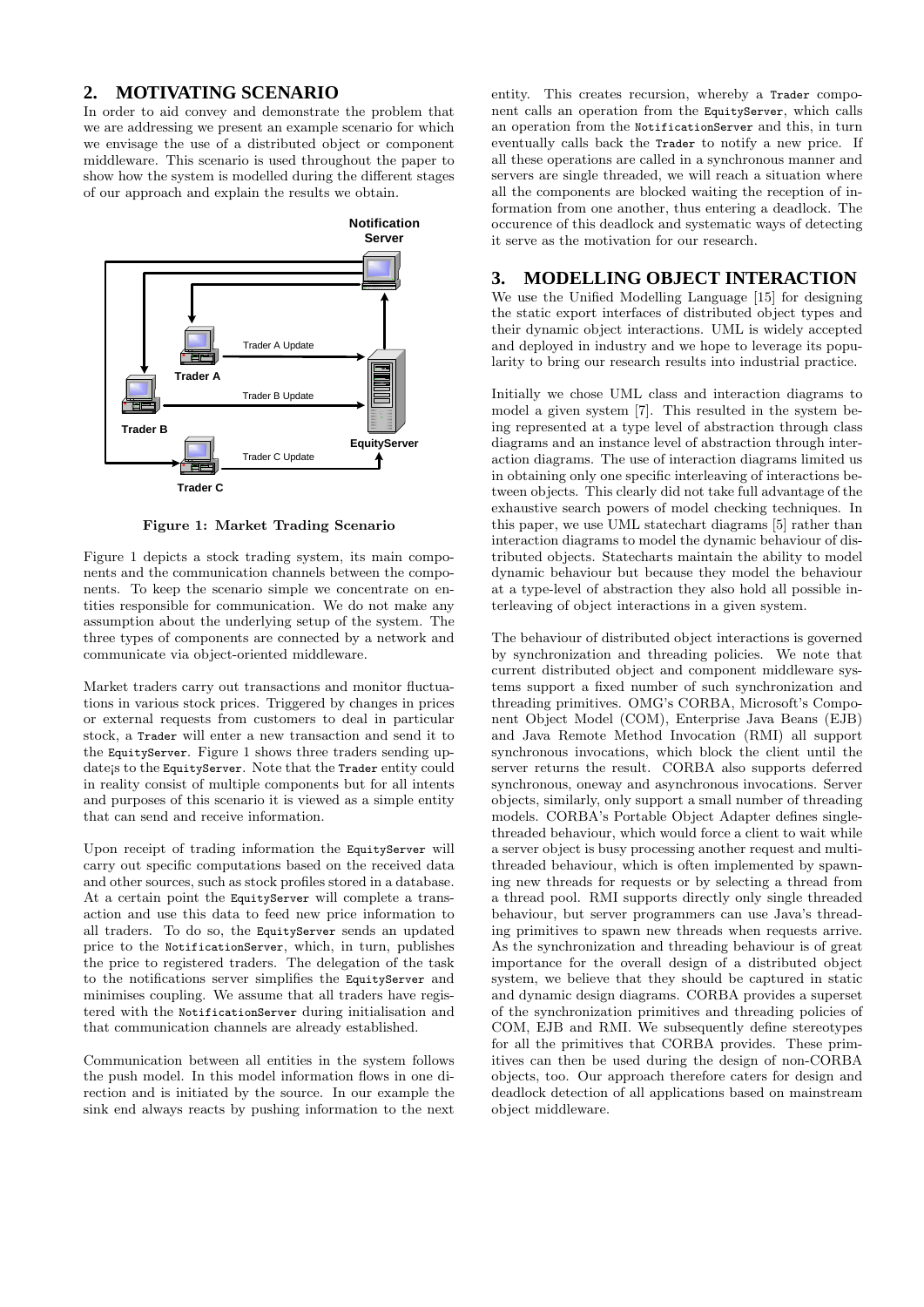The  $\langle$ Synchronous $\rangle$  stereotype represents a synchronous request primitive, while the  $\langle$ DeferredSynchronous $\rangle$ stereotype is used to indicate a deferred-synchronous request being made on a server object. The  $\langle$  (Asynchronous)) stereotype is used to indicate an asynchronous client request, and a  $\langle$ OneWay}} stereotype represents a oneway request. Similarly on the server-side, we defined the  $\langle$  (singleThreaded)) stereotype to indicate that a particular server object uses a single threaded policy to deal with incoming service requests and the  $\langle \langle \texttt{multiThreaded} \rangle \rangle$  stereotype shows that the server object handles multiple concurrent service requests by using multiple threads. These primitives and policies will be detailed in Section 4.



Figure 2: Class diagram of Market Trading Scenario

Server-side threading policies are defined statically for object types. We therefore model those in the class diagrams that capture the export interfaces of object types. As an example, Figure 2 shows a class diagram of the equity trading system. Each of the classes correspond to one of the three entities in the example scenario of Section 2. Each class is annotated with the  $\langle \langle \text{singleThreaded} \rangle \rangle$  stereotype, indicating that they handle one incoming request at a time. As discussed above, this is the default threading policy in mainstream middleware. Each class has a method responsible for receiving stock related information. This method is remotely invoked by an object of another class in order to push information to the recipient. Method receiveTraderUpdate() in the EquityServer class, for instance, is invoked remotely by an instance of the Trader class in order to pass any trading activity reports. Likewise, method receiveServerUpdate() of Trader is invoked by an object of type NotificationServer to pass the EquityServer updates.

Synchronization of remote operation invocations are a dynamic aspect and as such we define them in state diagrams. We use the above synchronization stereotypes in those transitions of statecharts whose actions correspond to remote operation invocations. The statechart of the EquityServer in Figure 3 initially starts in the idle state. When its operation is receiveTraderUpdate requested, it moves to state update. The action notifier.receiveEquityData that takes place whilst moving from update to updates completed is marked with a <<synchronous>> stereotype. This corresponds to the receiveEquityData method of the NotificationServer class in Figure 2. Notice that the action name contains the name of the association used in the class diagram. From this information we can deduct that an EquityServer object will request a remote synchronous operation from a NotificationServer object. Finally, the EquityServer goes back to the idle state causing a reply to be sent back to the Trader who sent the updates.



Figure 3: EquityServer Statechart

Figure 4 shows how the NotificationServer can register and unregister traders whilst in the idle state. Upon reception of update instructions from the EquityServer it moves into the sending state. It then continually sends updates via the traders.receiveServerUpdates action, until all traders have been notified. This action is marked with the  $\langle$ synchronous>> stereotype. Similarly to the EquityServer case, we can deduce that instances of the NotificationServer class invoke the remote synchronous method receiveServerUpdates on Trader objects. The object re-enters the idle state upon updating all traders.



Figure 4: NotificationServer Statechart

Figure 5 shows the statechart for the Trader class. A trader processes a new transactions whilst in the trading state. It then sends the results of the trade to the EquityServer using the myEquityServer.receiveTraderUpdate action. This action is marked with a <<synchronous>> stereotype, indicating that the invocations made to instances of type EquityServer are synchronous. After replying to the receiveTraderUpdate event the object returns to state idle.

## **4. SEMANTICS OF STEREOTYPES**

Process algebras represent mathematically rigorous frameworks for modelling concurrent systems of interacting processes. We have chosen process algebras for defining a formal semantics of our stereotypes over alternatives such as denotational and axiomatic models due to their more powerful model of concurrency. Process algebras allow for hierarchical description of processes, a valuable feature for compositional reasoning, verification and analysis. The particular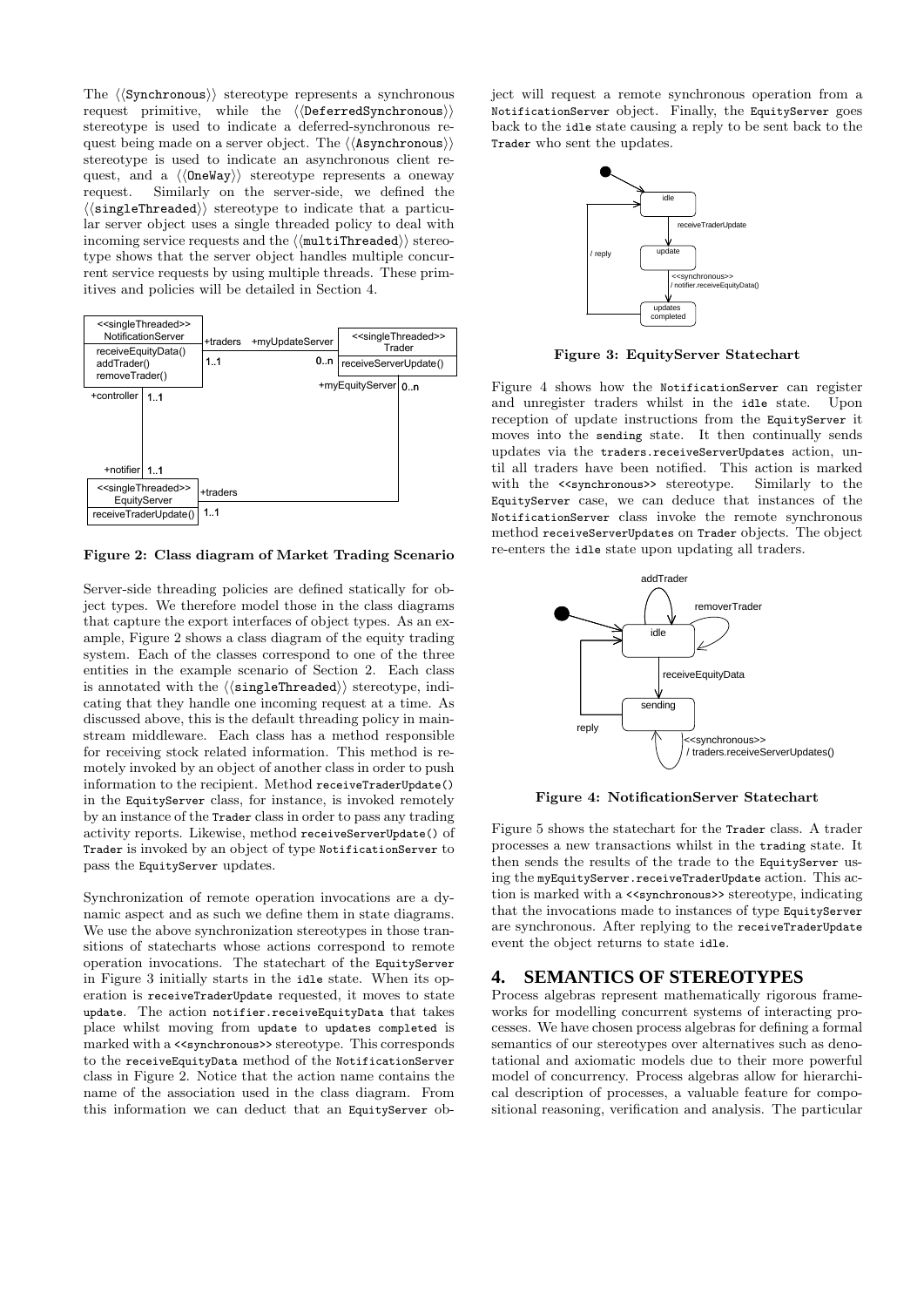

Figure 5: Trader Statechart

algebra that we have chosen for defining the semantics of the stereotypes are Finite State Processes [9] (FSP). We chose FSP because it is well-supported with a model checking tool.

There are two key concepts commonly used in our FSP specification of a system's synchronous primitive, namely synchronised actions and parallel composition. Each FSP process is composed of a set of actions that occur in a specified and fixed order. Parallel composition is used to describe a system with multiple concurrent processes, whereby the actions of the processes are interleaved. Therefore, whilst the actions of individual processes still occur in a fixed order, we obtain many different execution traces of the composite process. Note, that this directly reflects the concept of concurrent states in UML statecharts. Processes can be forced to perform actions simultaneously in a lock-step fashion via synchronized/shared actions. Actions with the same name are executed at the same time; this achieves synchronisation between concurrent processes. Actions with different names can be synchronized using the FSP relabelling mechanism. These concepts are demonstrated in the following subsections.

#### **4.1 Synchronization Primitives**

primitive not only in CORBA, but also in RMI and COM. A synchronous request blocks the client object until the server object processes the request and returns the results of the requested operation. This is the default synchronization Figure 6 shows the FSP specification for a synchronous call. The Object Adapter (OA) intermediates between the client and the server process. The OA process receives requests sent by the Client process and relays them onto the Server process. SynchInvocation is a composite process made up of the parallel composition of the Client, Server and OA processes. It uses relabelling to synchronize the four actions of the OA process with the relevant actions in the Client and Server process. For example the sendRequest action of the Client process is synchronised with OA's receiveRequest action, similarly the OA's relayReply is synchronised with the Server's sendReply action. This simply indicates that a client must have sent a request before the server sends back a reply. The overall execution of the composite process follows the order set in the OA process, therefore implementing a synchronous call.

With an asynchronous request control is returned to the client as soon as the invocation has been sent. Results of the invocation are returned to the client by a call-back mechanism invoked by the server. This means that the onus of directing the results to the client is now on the server. FigClient=(sendRequest-> receiveReply-> Client).

```
OA=(receiveRequest->relayRequest->
   receiveReply->relayReply->OA).
```

```
Server=(receiveRequest->processRequest->
        sendReply->Server).
```

```
||SynchInvocation=(client:Client || serverOA:OA
                 ||server:Server)
```

```
/{client.sendRequest/serverOA.receiveRequest,
 client.receiveReply/serverOA.relayReply,
 server.receiveRequest/serverOA.relayRequest,
 server.sendReply/serverOA.receiveReply}.
```
#### Figure 6: Synchronous Stereotype Semantics

ure 7 shows the FSP specification for the asynchronous invocation method. Similarly to the previous case the OA process mediates the synchronization of the Client and Server actions. However in this case, the client can engage in action doOtherWork infinitely often before it receives a call-back invocation from the server, via the OA. This is made possible by the FSP choice operator "|", which introduces a nondeterministic method of executing alternate actions.

```
Client=(sendRequest->OtherExecutions),
OtherExecutions=(doOtherWork->OtherExecutions |
                 callBack->receiveReply->Client).
OA=(receiveRequest->relayRequest->
    receiveReply->relayReply->OA).
Server=(receiveRequest->processRequest->
        sendReply->Server).
||ASyncInvocation=(client:Client || serverOA:OA
                 ||server:Server)
/{client.sendRequest/serverOA.receiveRequest,
  client.callBack/serverOA.relayReply,
  server.receiveRequest/serverOA.relayRequest,
  server.sendReply/serverOA.receiveReply}.
```
#### Figure 7: Asynchronous Stereotype Semantics

Deferred synchronous invocations do not block the client immediately. The client object can engage in other actions for a duration of time. After the duration the client polls the server object to check for the availability of results. The polling is a blocking method causing the client to hold until a reply is sent from the server. Figure 8 shows the FSP specification for the deferred synchronous method invocation. The pre-polling duration has been set to 5 time steps. The Client process increments an internal timer and checks to see if it is at the polling threshold each time. After this point the specification behaves like a synchronous invocation and blocks until it receives a reply from the server.

A oneway method invocation does not block because there is no reply by the server. This offers an inexpensive way of invoking methods but offers no guarantees or indications as to whether the request has been received or processed by the server.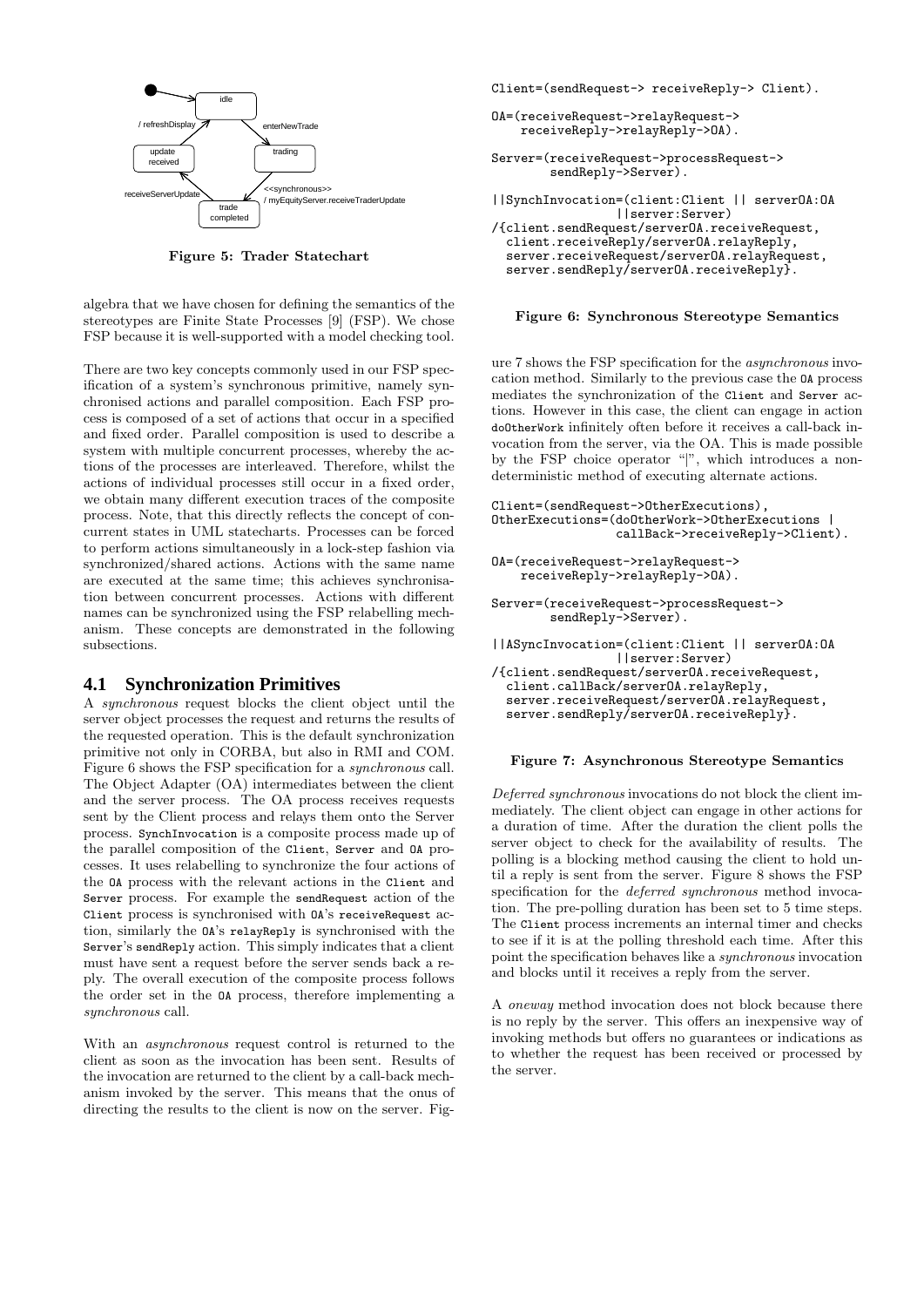```
const WaitTime=5
range T = 0..WaitTime
Client = (sendRequest->Client[0]),
Client[i:T]= if (i<WaitTime)
             then (timeStep[i+1]->Client[i+1])
     else (receiveReply -> Client).
OA=(receiveRequest->relayRequest->
   receiveReply->sendReply->OA).
Server=(receiveRequest->processRequest->
        sendReply->Server).
||DeferredSynchInvocation=(client:Client||
                serverOA:OA|| server:Server)
/{client.sendRequest/serverOA.receiveRequest,
  client.receiveReply/serverOA.sendReply,
  server.receiveRequest/serverOA.relayRequest,
```
Figure 8: Deferred Synchronous Stereotype Semantics

server.sendReply/serverOA.receiveReply

## **4.2 Threading Policies**

}.

The primitives described in Section 4.1 were demonstrated in combination with a single threaded policy. The multithreaded policy, expressed using the <<multiThreaded>> stereotype, allows for handling multiple requests simultaneously. There are several different methods of implementing this policy but all use the common principle of delegating the request handling to threads. Threadpools are a common implementation method, whereby new requests are delegated to threads drawn from a threadpool. Once the request has been processed the thread is returned to the threadpool and is declared available again. If all threads are busy at the time of a request arrival the request is put into a queue. In the situation where the queue is also full the request is discarded. Figure 9 defines the semantics of a server that uses a thread pool policy. The total number of slave threads and queue slots are specified as constants at the beginning. The server-side is composed of four processes, representing the thread, threadpool, queue and the server. All server-side processes are composed with the same label so as to synchronise their action. The Server process uses two variables to keep track of the current size of the queue and the number of threads currently in use. The server ReceiveRequest action indicates the arrival of a client request. If there are any available threads the synchronised action getFreeThread is taken which starts the ThreadPool process. This further causes the Thread process to be initiated using the shared delegateTask action. Once the request has been serviced the responsible Thread process engages in a ReceiveReply. If the number of used threads has not reached the maximum the server attempts to add the message to the queue. This addToQueue succeeds if there are free queue slots left, otherwise the message is being rejected.

## **5. GENERATION OF FSP**

We observe that different combination of these primitives determine the synchronisation behaviour of their respective object implementations and thus the overall system. UML design models annotated with stereotypes defined in Section 4 can be broken down into a set of synchronisation

```
const PoolSize=16
const QueueSize = 10
range T=0..PoolSize
range Q=0..QueueSize
OA=(receiveRequest->relayRequest->
    receiveReply->sendReply->OA).
Thread=(delegateTask->taskExecuted->sendBackReply
        ->Thread).
ThreadPool = ThreadPool[0],
ThreadPool[i:T]=
 if (i<PoolSize) then
     (getFreeThread->delegateTask->ThreadPool[i+1]
   | taskExecuted -> ThreadPool[i-1])
 else (noFreeThreads -> ThreadPool[i]).
Queue = Queue[0],
Queue[i:Q] =if(j<QueueSize)then(inspectQueue->
  if(j>0) then (dequeueMessage->Queue[j-1]
              | addToQueue[j]->Queue[j+1])
  else(addToQueue[j]->Queue[j+1]))
 else (rejectMessage -> Queue[j]).
Server = Server[0][0],Server[i:T][j:Q]=(receiveNewRequest->
 if(i<PoolSize) then
   (getFreeThread->Server[i+1][j])
 else (noFreeThreads->
  if(j<QueueSize)then
     (addToQueue[j]->Server[i][j+1])
  else (rejectMessage->Server[i][j]))).
||MTSystem=(oa:OA||server:Server||
            server:ThreadPool||server:Thread||
            server:Queue)
    /{server.receiveNewRequest/oa.relayRequest,
      server.sendBackReply/oa.receiveReply}.
```
Figure 9: Semantics of Multi-Threaded Stereotype

primitive and threading policy combinations. As demonstrated in Section 4 we have developed a formal mapping for the semantics of each combination in the form of a process algebra. Therefore, by composing the derived FSP building blocks, we can generate a formal specification of the entire UML model.

We are currently developing a CASE tool to automate the generation of FSP from input UML models. The XML Metadata Interchange (XMI) [14] was chosen as the input format to the tool. XMI enables the encoding of MOF compliant meta models in XML and includes a type definition for representing UML models. All of the main modelling tools available have an XMI export facility. Moreover, the hierarchical Document Object Model representation of XMI documents provides an intuitive method of information extraction. Using the XMI document the CASE tool creates an object hierarchy of the UML elements present in the model. This hierarchy is formed in accordance with the UML metamodel specification. By traversing this object hierarchy we obtain the synchronization primitives and threading policies being used as well as the combinations in which they are used.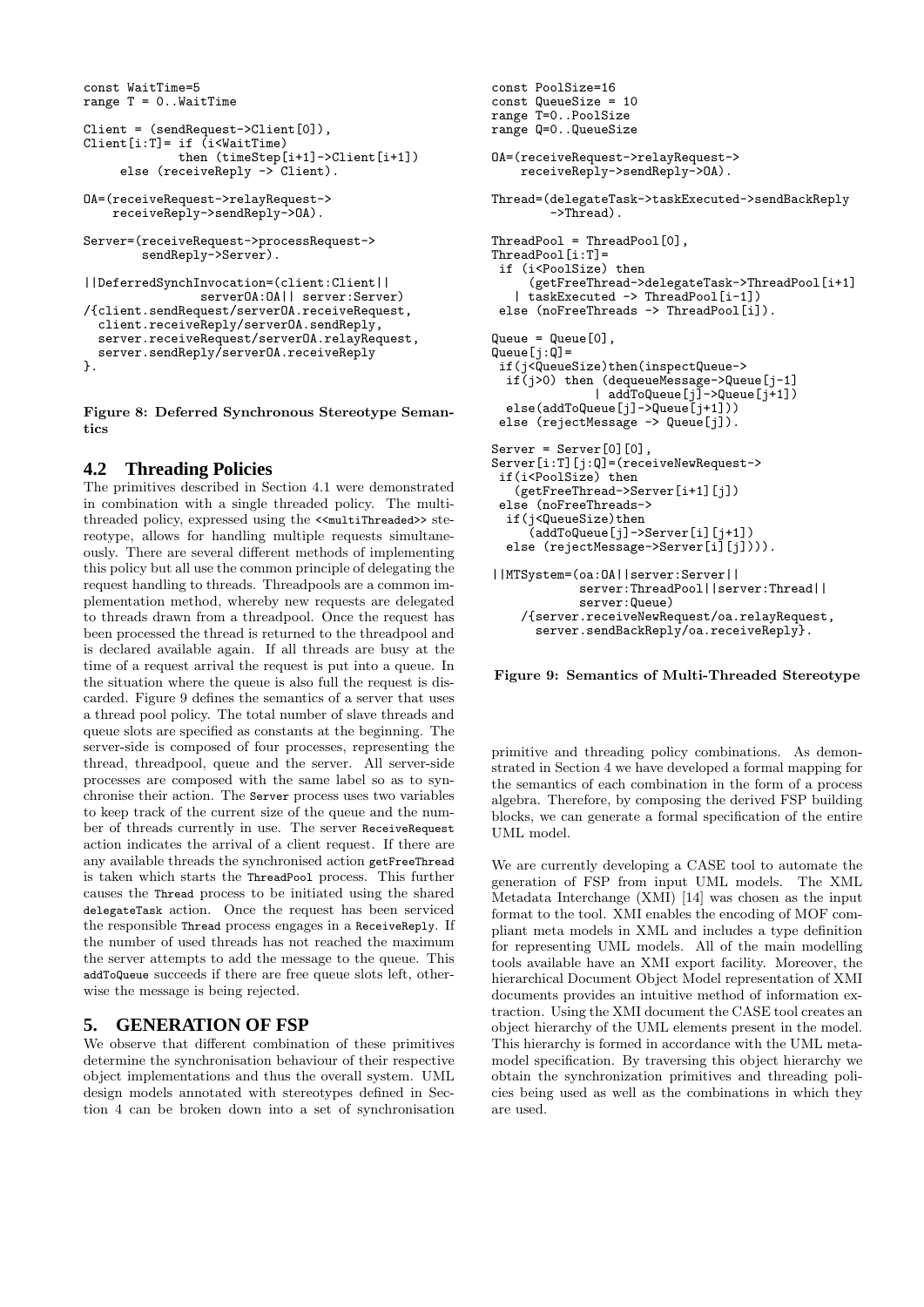```
TRADER = (enterNewTrade->Trading),
Trading = (myEquityServer.receiveTraderUpdate -> receiveInvocationReply -> TradeCompleted),
TradeCompleted = (receiveServerUpdate-> UpdateReceived),
UpdateReceived = (refreshDisplay->TRADER).
OA=(receiveRequest->relayRequest->receiveReply->relayReply->OA).
EQUITYSERVER = (receiveTraderUpdate -> Update),
Update = (notifier.receiveEquityData-> receiveInvocationReply ->UpdatesCompleted),
UpdatesCompleted = (reply -> EQUITYSERVER).
NOTIFICATIONSERVER = (addTrader->NOTIFICATIONSERVER | removeTrader->NOTIFICATIONSERVER
                    | receiveEquityData->Sending),
Sending = (traders.receiveServerUpdates->receiveInvocationReply->Sending
         | finishedNotificationCycle->NOTIFICATIONSERVER).
||TradingSystem=(traderA:TRADER || traderB:TRADER || serverOA:OA || traderOA:OA || notifierOA:OA
                                ||server:EQUITYSERVER || notifier:NOTIFICATIONSERVER)
/{
 traderA.myEquityServer.receiveTraderUpdate/serverOA.receiveRequest,
  traderA.receiveInvocationReply/serverOA.relayReply,
  traderB.myEquityServer.receiveTraderUpdate/serverOA.receiveRequest,
  traderB.receiveInvocationReply/serverOA.relayReply,
  server.receiveTraderUpdate/serverOA.relayRequest,
 server.reply/serverOA.receiveReply,
  server.notifier.receiveEquityData/notifierOA.receiveRequest,
  server.receiveInvocationReply/notifierOA.relayReply,
 notifier.receiveEquityData/notifierOA.relayRequest,
 notifier.finishedNotificationCycle/notifierOA.receiveReply,
 notifier.traders.receiveServerUpdates/traderOA.receiveRequest,
 notifier.receiveInvocationReply/traderOA.relayReply,
  traderA.receiveServerUpdate/traderOA.relayRequest,
  traderA.refreshDisplay/traderOA.receiveReply,
  traderB.receiveServerUpdate/traderOA.relayRequest,
  traderB.refreshDisplay/traderOA.receiveReply}.
```
Figure 10: FSP specification of the motivating example

Figure 10 shows the generated FSP specification for the overall trading system. Each statechart described in Section 3 is mapped onto an FSP process. Furthermore, each of the states of the statecharts is modelled as a local process within its main process. Actions resulting from a transition from a state are modelled as FSP actions within each local process. The OA (Object Adapater) process operates in the same fashion as described in Section 4, synchronizing the actions for relaying requests and relaying back results of the invocation. Three instances of the OA process, serverOA, notifierOA and traderOA, are composed into the system since each of the three entities receive method invocations. This is made possible by using the FSP process labelling mechanism, which distinguishes the actions of instances of the same process from one another. If an action relates to a remote method invocation it is followed by a receiveInvocationReply action. For example, the local process Update of the EQUITYSERVER process in Figure 10 contains an action that corresponds to a remote method invocation that causes updates to be sent to a trader. The following receiveInvocationReply action is synchronized with the notifierOA's relayReply. This forces the TRADER process to block until the notifierOA process has received a reply from the NOTIFICATIONSERVER process via the action finishedNotificationCycle. In this specification only two traders are modelled due to space restrictions for this paper.

## **6. MODEL CHECKING RESULTS**

At this stage we have obtained a FSP specification of the entire UML model that we are analysing. The model checker included in the labelled Transition System Analyser (LTSA), which supports FSP [9] computes a labelled transition system of that specification, taking into considerations all possible interleaving of actions between instances, in our example, of the EquityServer, the NotificationServer and the Trader class. The LTSA describes components of a specification as Labelled Transition Systems [11] . The LTSA tool performs a compositional reachability analysis [1] to carry out an exhaustive search for violations of desired safety and liveness properties.

A deadlock is detected by searching for reachable states with no outgoing transitions, that would make the program stop once it entered one of these states. If a deadlock is detected, the LTSA produces a trace of actions that lead to the deadlock. Figure 11 shows the LTSA safety check output for the FSP code of the example shown in Figure 10. In this trace the trader process completes a new transaction and pushes the results to the EquityServer via a remote method invocation, blocking until it receives back a reply. Before processing the Trader request the EquityServer process pushes existing update information to the NotificationServer and blocks until it receives a reply. Upon receipt of the update information the NotificationServer makes blocking remote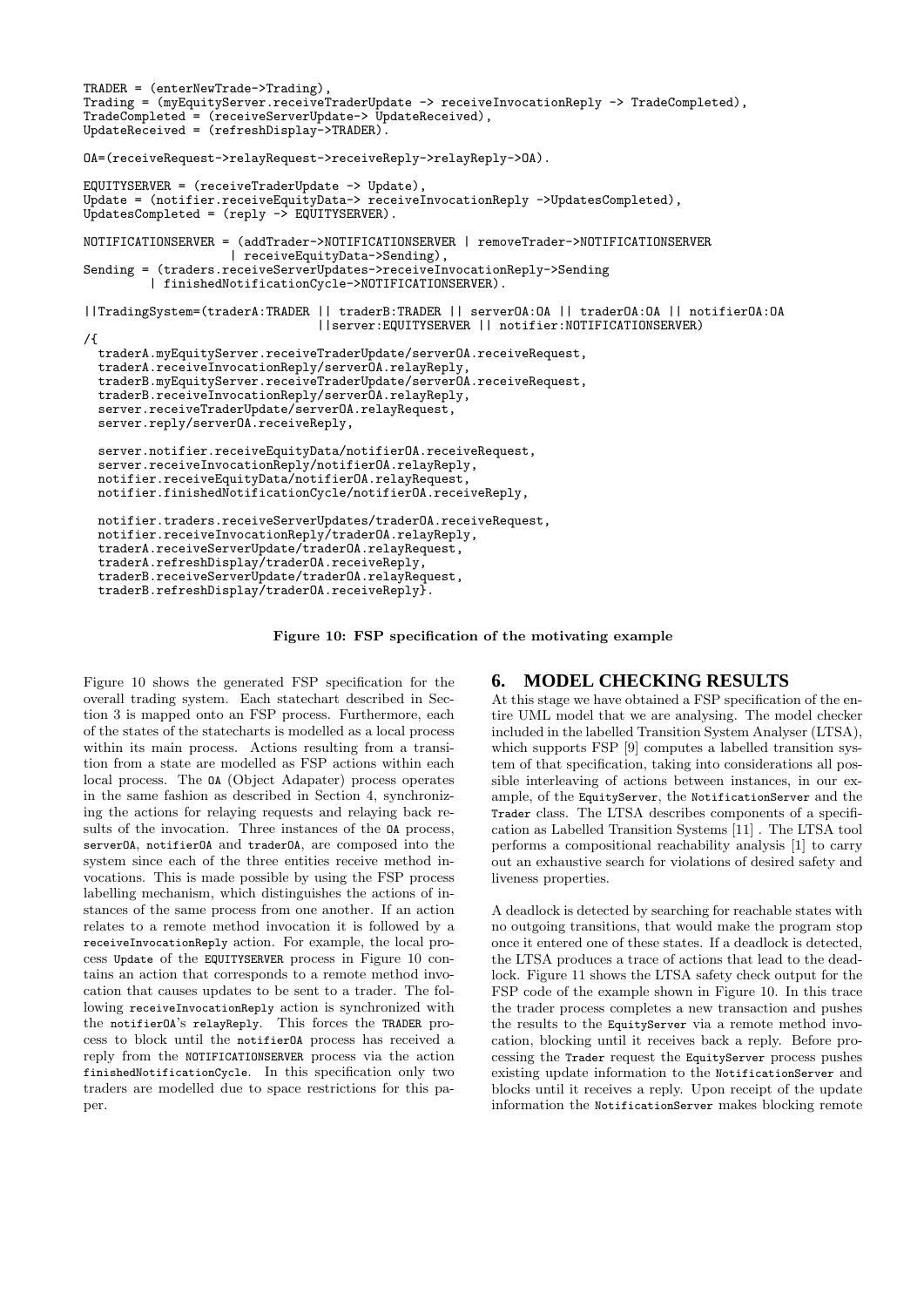invocations of its own to the Trader process, before replying to the EquityServer. This last invocation completes a deadlock ring as all three processes are blocked waiting for one another. There are 19200 states in the state space. This grew to 96000 states when modelling three concurrent traders and 480000 states when considering 4 traders.

```
Compiled: TRADER
Compiled: OA
Compiled: EQUITYSERVER
Compiled: NOTIFICATIONSERVER
Composition:
TradingSystem=traderA:TRADER||traderB:TRADER||
     serverOA:OA||traderOA:OA||notifierOA:OA||
     server:EQUITYSERVER||
     notifier:NOTIFICATIONSERVER
State Space:
5 * 5 * 4 * 4 * 4 * 4 * 3 = 19200Analysing...
Depth 8 -- States: 25
           Transitions: 78
           Memory used: 3287K
Trace to DEADLOCK:
   traderA.enterNewTrade
   traderA.myEquityServer.receiveTraderUpdate
   traderB.enterNewTrade
   server.receiveTraderUpdate
   server.notifier.receiveEquityData
   notifier.receiveEquityData
  notifier.traders.receiveServerUpdates
Analysed in: 210ms
```
#### Figure 11: LTSA safety check output

We generate UML sequence diagrams from the property violation trace from the LTSA tool, to give feedback to the developer about potential problems in their design. Sequence diagrams allow us to show a specific set of interactions that can lead to a property violation in a presentable manner. Figure 12 is a sequence diagram derived from the deadlock trace detected by the LTSA. Local method calls are not shown as they have no effect on the inter-object interactions. The shape of the arrow heads are a visual sign of the  $\langle$ synchronous>> stereotype. Note, how the name of the remote actions in Figure 11 contains the name of the associations defined in the class diagram of Figure 2.



Figure 12: Sequence diagram showing deadlock

To conclude the motivating scenario we have been analysing, Figure 13 shows a new statechart for the Trader class. This is a composite state made up of two concurrent subma-

chines, Trading and Updating. The Updating submachine deals with receiving updates from the NotificationServer, whilst the Trading submachine engages in trading transactions and pushes the results to the EquityServer. This new design allows a trader to wait for the EquityServer reply whilst receiving updates from the NotificationServer, thus freeing the system from deadlock.



Figure 13: Concurrent Trader Statechart

# **7. RELATED WORK**

Process algebra representations, such as CSP [6], CCS [10], the  $\pi$ -calculus [11] or FSP [9] can be used to model the concurrent behaviour of a distributed system. Tools like the Concurrency workbench [2] or the Labelled Transition System Analyzer available for FSP can be used to check these models for violations of liveness or safety properties. The problem with both these formalisms and tools is, however, that they are difficult to use for the practitioner and that they are general purpose tools that do not provide builtin support for the synchronization and activation primitives that current object middleware supports.

In [4], CCS is used to define the semantics of CORBA's asynchronous messaging. The paper, however, does not take into account that synchronization behaviour alone is insufficient for model checking as deadlocks can be introduced and resolved by the different threading policies that the object adapters support.

The work done in [8] is similar to our approach in that a formal specification is generated from UML design models. One of the assumptions made, however, is that each instance of the modelled class runs in a seperate process. This is not the case for object middleware as many server objects can run in the same process. Our stereotypes for single and multi-threaded server-side execution are closer to industrial reality.

In [16], FSP specifications are generated from an extended version of Message Sequence Charts (MSC) for the synthesis of system behaviour models. Whilst scenario-based specification is a suitable method for checking and communicating the key scenarios of a system it cannot be applied to detailed design models for the purposes of thorough validation and verification. The large number of key scenarios in a typical industrial case are too large to make this a scalable solution for design verification.